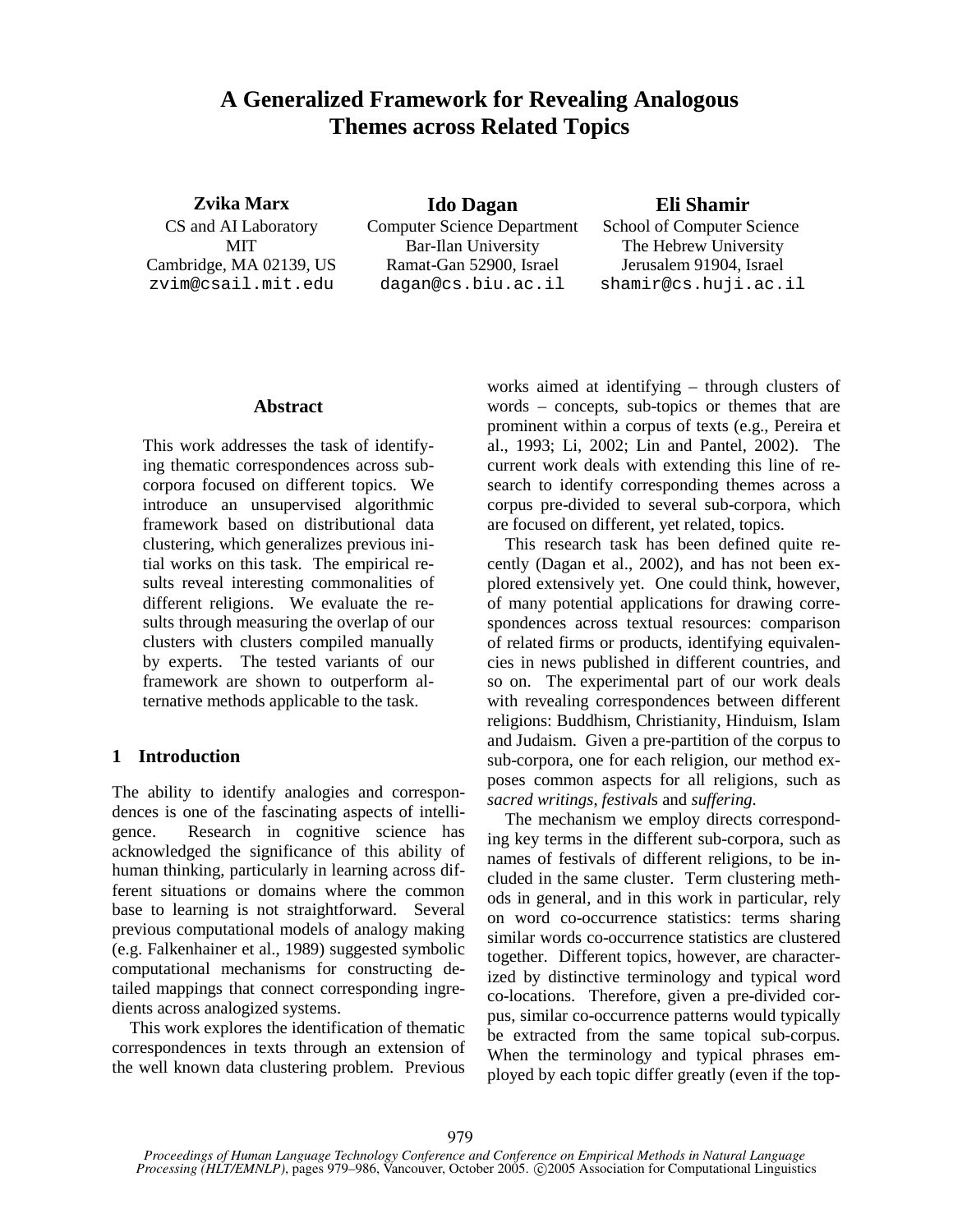ics are essentially related, e.g. different religions), the tendency to form topic-specific clusters intensifies regardless of factors that otherwise could have impact this tendency, such as the co-occurrence window size. Consequently, corresponding key terms of different topics may not be assigned by a standard method to the same cluster, in contrast to our goal. The method described in this paper aims precisely at this problem: it is designed to neutralize salient co-occurrence patterns within each topical sub-corpus and to promote less salient patterns that are shared across the sub-corpora.

In an earlier line of research we have formulated the above problem and addressed it within a probabilistic vector-based setting, presenting two related heuristic algorithms (Dagan et al., 2002; Marx et al., 2004). Here, we devise a general principled distributional clustering paradigm for this problem, termed *cross-partition clustering*, and show that the earlier algorithms are special cases of the new framework.

This paper proceeds as follows: Section 2 describes in more detail the cross-partition clustering problem. Section 3 reviews distributional data clustering methods, which form the basis to our algorithmic framework described in Section 4. Section 5 presents experimental results that reveal interesting themes common to different religions and demonstrates, through an evaluation based on human expert data, that the different variants of our framework outperform alternative methods.

## **2 The cross-partition clustering problem**

The *cross-partition* clustering problem is an extension of the standard (single-set) data clustering problem. In the cross-partition setting, the dataset is pre-partitioned into several distinct *subsets* of elements to be clustered. For example, in our experiments each of these subsets consisted of topical key terms to be clustered. Each such subset was extracted automatically from a sub-corpus corresponding to a different religion (see Section 5).

As in the standard clustering problem, our goal is to cluster the data such that each term cluster would capture a particular theme in the data. However, the generated clusters are expected to identify themes that cut *across* all the given subsets. For example, one cluster consists of names of festivals of different religions, such as *Easter*, *Christmas*, *Sunday* (Christianity) *Ramadan*, *Fri-* *day*, *Id-al-fitr* (Islam) and *Sukoth*, *Shavuot*, *Passover* (Judaism; see Figure 4 for more examples).

## **3 Distributional clustering**

Our algorithmic framework elaborates on Pereira et al.'s (1993) *distributional clustering* method. Distributional clustering probabilistically clusters data elements according to the distribution of a given set of features associated with the data. Each data element *x* is represented as a probability distribution  $p(y|x)$  over all features *y*. In our data  $p(y|x)$  is the empirical co-occurrence frequency of a feature word *y* with a key term *x*, normalized over all feature word co-occurrences with *x*.

The distributional clustering algorithmic scheme (Figure 1) is a probabilistic (soft) version of the well-known *K-means* algorithm. It iteratively alternates between:

(1) *Calculating assignments to clusters*: calculate an assignment probability  $p(c|x)$  for each data elements  $x$  into each one of the clusters  $c$ . This soft assignment is proportional to an information theoretic distance (KL divergence) between the element's  $p(y|x)$  representation, and the centroid of  $c$ , represented by a distribution  $p(y|c)$ . The marginal cluster probability  $p(c)$  may optionally be set as a prior in this calculation, as in Tishby et al. (1999; in Figure 1 we mark it with dotted underline, to denote it is optional).

*Set*  $t = 0$ , *and repeatedly iterate the two update-steps below, till convergence (at time step*  $t = 0$ *, <i>initialize*  $p_t$ ( $c$  $\uparrow$  $\uparrow$ ) *randomly or arbitrarily and skip step 1):*  $-\beta KL[p(y|x) || p_{t-1}(y|c)]$ 

(1) 
$$
p_t(c|x) = p_{t-1}(c) \frac{e^{-\beta KL[p(y|x)||p_{t-1}(y|c)]}}{z_t(x,\beta)}
$$

where  $z_t(x, \beta) = \sum_{c} p_{t-1}(c') e^{-\beta KL[p(y|x)||p_{t-1}(y|c')]}$  $p_{t-1}(c')e^{-\beta KL[p(y|x)||p_{t-1}(y|x)]}$ 

(2) 
$$
p_t(y|c) = \frac{1}{p_t(c)} \sum_{x} p(x) p_t(c|x) p(y|x)
$$

where 
$$
p_t(c) = \sum_x p(x) p_t(c | x)
$$

$$
(3) \qquad t = t+1
$$

**Figure 1**: A general formulation of the iterative distributional clustering algorithm (with a fixed  $\beta$  value and a fixed number of clusters). The underlined  $p_{t-1}(c)$  term is optional.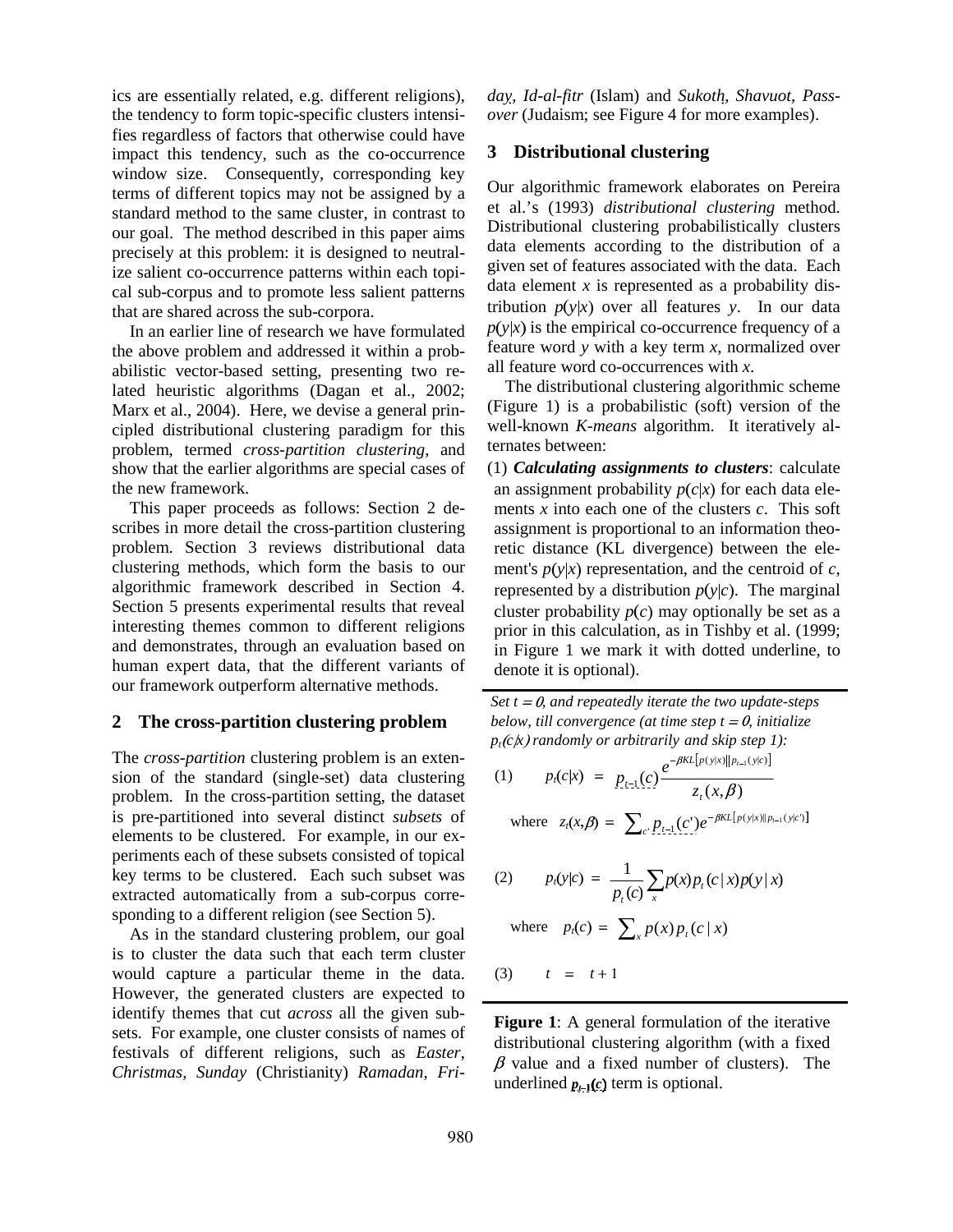(2) *Calculating cluster centroids*: calculate a probability distribution  $p(y|c)$  over all features *y* given each cluster *c*, based on the feature distribution of cluster elements, weighed by the  $p(c|x)$  assignment probability calculated in step (1) above. This step imposes the independence of the clusters *c* of the features *y* given the data *x* (similarly to the *naïve Bayes* supervised framework).

Subsequent works (Tishby et al., 1999; Gedeon et al., 2003) have studied and motivated further the earlier distributional clustering method. Particularly, it can be shown that the algorithm of Figure 1 locally minimizes the following *cost function*:

$$
F^{dist\text{-}clust} \equiv H(C) - H(C|X) + \beta H(Y|C), \qquad (1)
$$

where  $H$  denotes entropy<sup>1</sup> and  $X$ ,  $Y$  and  $C$  are formal variables whose values range over all data elements, features and clusters, respectively.

Tishby et al.'s (1999) *information bottleneck* method (IB) includes the marginal cluster entropy  $H(C)$  in the cost term<sup>2</sup> (it is marked with dotted underline to denote its inclusion is optional, so that Eq. (1) encapsulates two different cost terms). The addition of  $H(C)$  corresponds to including the optional prior term  $p_{t-1}(c)$  in step (1) of the algorithm.

The parameter  $\beta$  that appears in the cost term and in step (1) of the algorithm can have any positive real value. It counterbalances the relative impact of the considerations of maximizing feature information conveyed by the partition to clusters, i.e. minimizing  $H(Y|C)$ , versus applying the *maximum entropy principle* to the cluster assignment probabilities (see Gedeon et al., 2004), i.e., maximizing  $H(C|X)$ . The higher  $\beta$  is, the more "determined" the algorithm becomes in assigning each element into the most appropriate cluster. In subsequent runs of the algorithm  $\beta$  can be increased, yielding more separable clusters (clusters with noticeably different centroids) upon convergence. The runs can repeat until, for some  $\beta$ , the desired number of separate clusters is obtained.

#### **4 The cross-partition clustering method**

In the cross-partition framework, the pre-partition of the data to subsets is captured through an additional formal variable *W*, whose values range over the subsets. In our data, each religion corresponds to a different *W* value, *w*. Each religion-related key term *x* is associated with one religion *w*, with  $p(w|x) = 1$  (and  $p(w'|x) = 0$  for any  $w' \neq w$ ). Formally, our framework allows probabilistic prepartition, i.e.,  $p(w|x)$  values between 0 and 1 but this option was not examined empirically.

The Cross-Partition (CP) clustering method (Figure 2) is an extended version of the probabilistic *K*-means scheme, introducing additional steps in the iterative loop that incorporate the added prepartition variable *W*:

(1) *Calculating assignments to clusters*, i.e. probabilistic  $p(c|x)$  values, is based on current values of cluster *centroids*, as in distributional clustering.

(2) *Calculating subset-projected cluster centroids*. Given the current element assignments, centroids are computed separately for each combination of

*Set*  $t = 0$  *and repeatedly iterate the following update steps sequence, till convergence (in the first iteration, when*  $t = 0$  *randomly or arbitrarily initialize*  $p_t(c|x)$ *and skip step CP1):*

(1) 
$$
p_t(c|x) = \frac{p_{t-1}(c)}{2} \frac{e^{-\beta KL[p(y|x)||p_{t-1}(y|c)]}}{z_t(x, \beta)}
$$
  
where  $z_t(x, \beta) = \sum_{c} \frac{p_{t-1}(c^t)e^{-\beta KL[p(y|x)||p_{t-1}(y|c)]}}{2}$ 

(2) 
$$
p_t(y|c,w) = \frac{1}{p_t(c,w)} \sum_{x} p(x) p_t(c|x) p(y|x) p(w|x)
$$

where 
$$
p_t(c,w) = \sum_x p(x) p_t(c | x) p(w | x)
$$

(3) 
$$
p^*[c|y] = p^*_{t-1}(c) \frac{\prod_w p_t(y|c,w)^{np(w)}}{z^*_{t}(y,\eta)}
$$

where  $z^*(y, \eta) = \sum_{c} p_{t-1}(c') \prod_w p_t(y | c', w)^{\eta p(w)}$  $p_{t-1}(c')\prod_{w}p_t(y|c',w)^{\eta p(w)}$ 

(4) 
$$
p^*[y|c] = \frac{1}{p^*_{t}(c)} \sum_{y} p(y) p^*_{t}(c | y)
$$
  
where  $p^*[c] = \sum_{y} p(y) p^*_{t}(c | y)$ 

(5) 
$$
t = t + 1
$$

**Figure 2**: The cross partition clustering iterative algorithm (with fixed  $\beta$  and  $\eta$  values and a fixed number of clusters). The terms marked by dotted underline,  $p_{t-1}(c)$  and  $p^*(c)$ , are optional.

<sup>&</sup>lt;sup>1</sup> The entropy of a random variable *A* is  $H(A) = \sum_{a,b} p(a) \log p(a)$ , where *a* ranges over all values of *A*; the entropy of *A* conditioned on another variable *B* is  $H(A|B) = \sum_{a,b} p(a,b) \log p(a|b)$ , with *a* and *b* range over all values of *A* and *B*. <sup>2</sup> The IB cost function was originally formulated as  $F^{IB} \equiv I(C;X) - \beta I(C;Y)$ . This formulation is equivalent to ours, as  $I(C;X) = H(C) - H(C|X)$  and  $I(C;Y) =$  $H(Y) - H(Y|C)$ , while  $H(Y)$  is a constant term depending only on the data.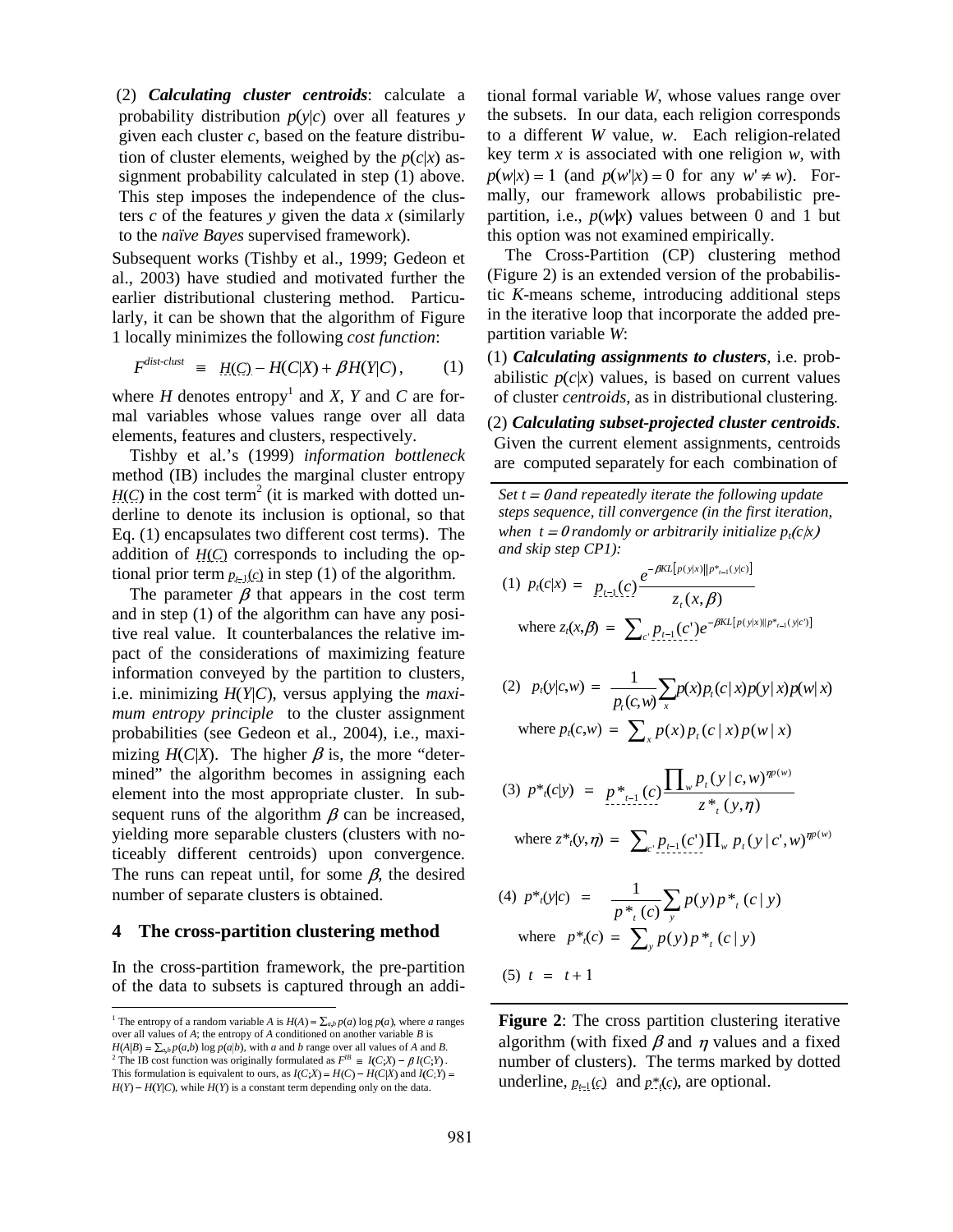a cluster *c* projected on a pre-given subset *w*. Each such subset-projected centroid is given by a probability distribution  $p(y|c,w)$  over the features *y*, for each *c* and *w* separately (instead of  $p(y|c)$ .

- (3) *Re-evaluating cluster-feature association*. Based on the subset projected centroids, the associations between features and clusters are reevaluated: features that are commonly prominent across all subsets are promoted relatively to features with varying prominence. A weighted geometric mean scheme achieves this effect: the value of  $\prod_{w} p(y|c,w)^{np(w)}$  is larger as the different  $p(y|c,w)$  values are distributed more uniformly over the different *w*'s, for any given *c* and *y*.  $\eta$  is a positive valued free parameter, which controls the impact of uniformity versus variability of the averaged values. The re-evaluated associations resulting from this stage are probability distributions over the clusters denoted  $p^*(c|y)$ . We add an asterisk to distinguish this conditioned probability distribution from other  $p(c|y)$  values that can be calculated directly from the output of the previous steps.
- (4) *Calculating cross-partition "global" centroids*: based on the probability distributions  $p^*(c|y)$ , we calculate a probability distribution  $p^*(y|c)$  for every cluster *c* through a straightforward application of Bayes rule, obtaining the cross partition cluster centroids.

The novelty of the CP algorithm lies in step (3): rather than deriving cluster centroids directly, as in the standard *k*-means scheme, cluster-feature associations are biased by their prominence *across* the cluster projections over the different subsets. This way, only features that are prominent in the cluster across most subsets end up prominent in the eventual cluster centroid (computed in step 4). By incorporating for every *c*–*y* pair a product over all *w*'s, independence of the feature-cluster associations from specific *w* values is ensured. This conforms to our target of capturing themes that cut across the pre-given partition and are not correlated with specific subsets.

Employing a separate update step in order to accomplish the above direction implies deviation from the familiar cost-based scheme. Indeed, the CP method is not directed by a single cost function that globally quantifies the cross partition clustering task on the whole. Rather, there are four different "local" cost-terms, each articulating a different aspect of the task. As shown in the appendix, each of the update steps  $(1)$ – $(4)$  reduces one of these four cost terms, under the assumption that values not modified by that step are held constant. This assumption of course does not hold as values that are not modified by a given step are modified by another. Hence, downward convergence (of any of the cost terms) is not guaranteed.

However, empirical experimentation shows that the dynamics of the CP algorithm tend to stabilize on an equilibrial steady state, where the four different distributions produced by the algorithm balance each other, as illustrated in Figure 3. In fact, convergence occurred in all our text-based experiments (as well as in experiments with synthetic data; Marx et al., 2004).

Manipulating the value of the  $\beta$  parameter works in practice for the CP method as it works for distributional clustering: increasing  $\beta$  along subsequent runs enables the formation of configurations of growing numbers of clusters. The CP framework introduces an additional parameter,  $\eta$ . Intuitively, step (3). As said, the geometric mean scheme promotes those *c*–*y* associations for which the  $p(y|c,w)$  values are distributed evenly across the *w*'s (for any fixed  $c$  and  $y$ ). A low  $\eta$  would imply a relatively low penalty to those  $c-y$  combinations that are not distributed evenly across the *w*'s, but it



**Figure 3:** A schematic illustration of the dynamics of the CP framework versus that of distributional clustering. In distributional clustering convergence is onto a configuration where the two systems of distributions complementarily balance one another, bringing a cost term to a locally minimal value. In CP, stable configurations maintain balanced inter-dependencies (*equilibrium*) of four systems of probability distributions.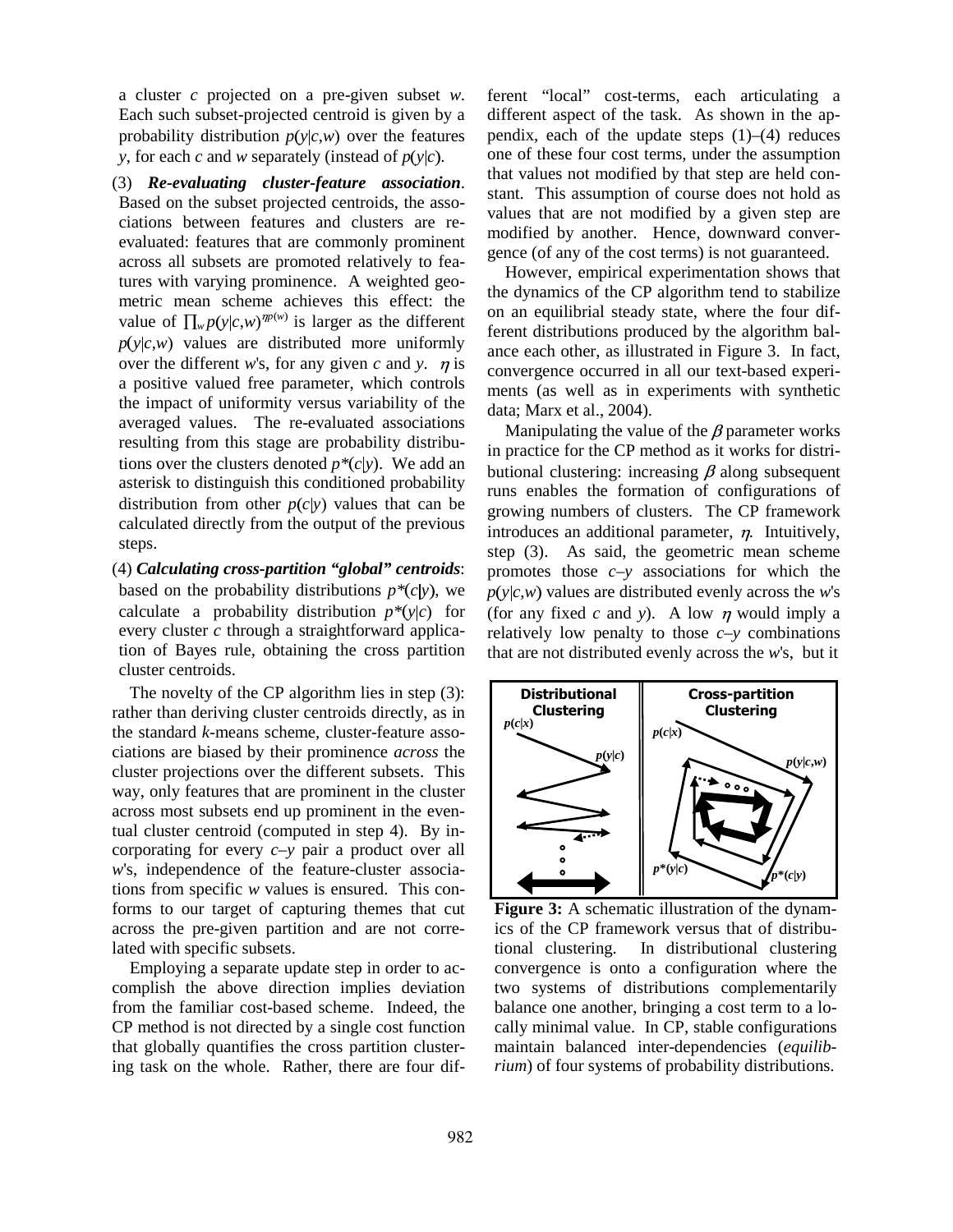entails also loss of more information compared to high  $\eta$ . We experimented with  $\eta$  values that are fixed during a whole sequence of runs, while only  $\beta$  is gradually incremented (see Section 5).

Likewise the optional incorporation of priors in the distributional clustering scheme (Figure 1), the CP framework detailed in Figure 2 encapsulates four different algorithmic variants: the prior terms (marked in Figure 2 with dotted underline) can be optionally added in steps (1) and/or (3) of the algorithm. As in the distributional clustering case, the inclusion of these terms corresponds to inclusion of cluster entropy in the corresponding cost terms (see Appendix). It is interesting to note that we introduced previously, on intuitive accounts, some of these variants separately. Here we term the three variations involving priors  $CP<sub>I</sub>$  (prior added in step (1) only, which is the same as the method described in Dagan et al., 2002),  $CP<sub>II</sub>$  (prior added in step (3) only) and  $CP_{III}$  (prior added in both steps; as the method in Marx et al., 2004). The version with no priors is denoted CP. Our formulation reveals that these are all special cases of the general CP framework described above.

## **5 Experimental Results**

The data elements that we used for our experiments – religion related key terms – were automatically extracted from a pre-divided corpus addressing five religions: Buddhism, Christianity, Hinduism, Islam and Judaism. The clustered keyterm set was pre-partitioned, correspondingly, to five disjoint subsets, one per religion  $w^3$ . In our experimental setting, the key term subsets for the different religions were considered disjoint, i.e., occurrences of the same word in different subsets were considered distinct elements. The set of features *y* consisted of words that co-occurred with key terms within  $\pm 5$  word window, truncated by sentence boundaries. About 7000 features, each occurring in all five sub-corpora, were selected.

We survey below some results, which were produced by the plain (unprioired) CP algorithm with  $n = 0.48$  applied to all five religions together. First, we describe our findings qualitatively and afterwards we provide quantitative evaluation.

#### **5.1 Cross-religion Themes**

We have found that even the coarsest partition of the data to two clusters was informative and illuminating. It revealed two major aspects that seem to be equally fundamental in the religion domain. We termed them the "spiritual aspect" and "establishment aspect" of Religion. The "spiritual" cluster incorporated terms related with theology, underlying concepts and personal religious experience. Many of the terms assigned to this cluster with highest probability, such as *heaven*, *hell*, *soul*, *god* and *existence*, were in common use of several religions, but it included also religion-specific words such as *atman*, *liberation* and *rebirth* (key concepts of Hinduism). The "establishment" cluster contained names of schools, sects, clergical positions and other terms connected to religious institutions, geo-political entities and so on. Terms assigned to this cluster with high probability were mainly religion specific: *protestant*, *vatican*, *university*, *council* in Christianity; *conservative*, *reconstructionism*, *sephardim*, *ashkenazim* in Judaism and so on (few terms though were common to several religions, for instance *east* and *west*). This two-theme partition was obtained persistently (also when the CP method was applied to pairs of religions rather than to all five). Hence, these aspects appear to be the two universal constituents of religion-related texts in general, to the level the data reflect faithfully this domain.

Clusters of finer granularity still seem to capture fundamental, though more focused, themes. For example, the partition into seven clusters revealed the following topics (our titles): "schools", "divinity", "religious experience", "writings", "festivals and rite", "material existence, sin, and suffering" and "family and education". Figure 4 details the members of highest  $p(c|x)$  values within each religion in each of the seven clusters.

The relation between the seven clusters to the coarser two-cluster configuration can be described in soft-hierarchy terms: the "schools" cluster and, to some lesser extent "festivals" and "family", are related with the "establishment aspect" reflected in the partition to two, while "divinity", "religious experience" and "suffering" are clearly associated with the "spiritual aspect". The remaining topic, "writings", is equally associated with both. The probabilistic framework enabled the CP method to

 $3$  We use the dataset of Marx et al. (2004) – five sub-corpora, of roughly one million words each, consisting of introductory web pages, electronic journal papers and encyclopedic entries about the five religions; about 200 key terms were extracted from each sub-corpus to form the clustered subsets.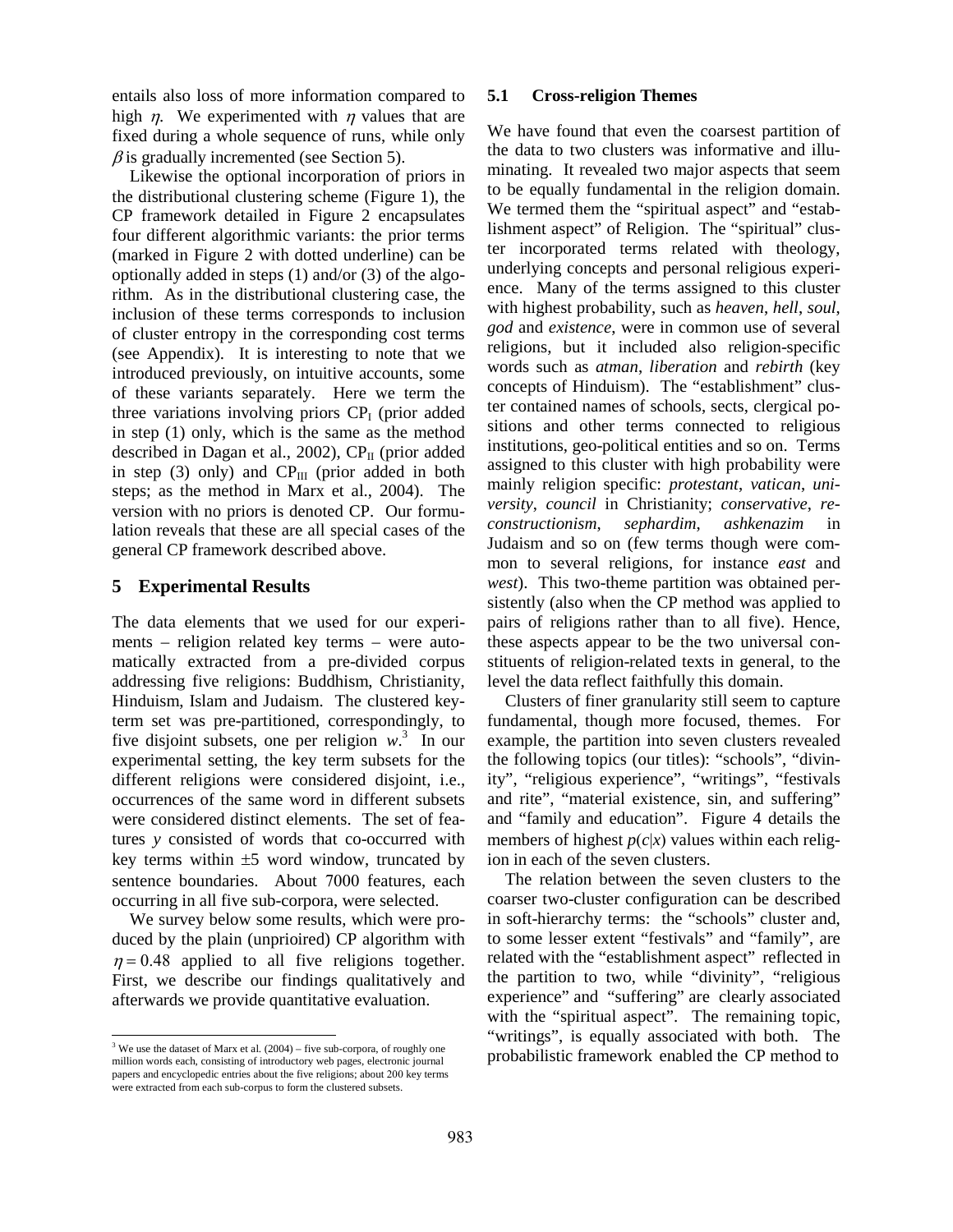| CCLUSTER 1 "Schools"                                                                                |  |  |  |  |
|-----------------------------------------------------------------------------------------------------|--|--|--|--|
| Buddhism: america asia japan west east korea india                                                  |  |  |  |  |
| china tibet                                                                                         |  |  |  |  |
| Christianity: orthodox protestant catholic west<br>orthodoxy organization rome council america      |  |  |  |  |
| Hinduism: west christian religious civilization                                                     |  |  |  |  |
| buddhism aryan social founder shaiva                                                                |  |  |  |  |
| Islam: africa asia west east sunni shiah christian<br>country civilization philosophy               |  |  |  |  |
| Judaism: reform conservative reconstructionism zion-                                                |  |  |  |  |
| ism orthodox america europe sephardim ashkenazim                                                    |  |  |  |  |
| CLUSTER 2 "Divinity"                                                                                |  |  |  |  |
| Buddhism: god brahma<br>Christianity: holy-spirit jesus-christ god father                           |  |  |  |  |
| savior jesus baptize salvation reign                                                                |  |  |  |  |
| Hinduism: god brahma                                                                                |  |  |  |  |
| Islam: god allah peace messenger jesus worship<br>believing tawhid command                          |  |  |  |  |
| Judaism: god hashem bless commandment abraham                                                       |  |  |  |  |
| CLUSTER 3 "Religious Experience"                                                                    |  |  |  |  |
| Buddhism: phenomenon perception consciousness human                                                 |  |  |  |  |
| concentration mindfulness physical liberation<br>Christianity: moral human humanity spiritual rela- |  |  |  |  |
| tionship experience expression incarnation divinity                                                 |  |  |  |  |
| Hinduism: consciousness atman human existence lib-<br>eration jnana purity sense moksha             |  |  |  |  |
| Islam: spiritual human physical moral consciousness                                                 |  |  |  |  |
| humanity exist justice life                                                                         |  |  |  |  |
| Judaism: spiritual human existence physical expres-<br>sion humanity experience moral connect       |  |  |  |  |
| CLUSTER 4 "Writings"                                                                                |  |  |  |  |
| Buddhism: pali-canon sanskrit sutra pitaka english                                                  |  |  |  |  |
| translate chapter abhidhamma book                                                                   |  |  |  |  |
| Christianity: chapter hebrew translate greek new-<br>testament book text old-testament luke         |  |  |  |  |
| Hinduism: rigveda gita sanskrit upanishad sutra                                                     |  |  |  |  |
| smriti brahma-sutra scripture mahabharata<br>Islam: chapter surah bible write translate hadith      |  |  |  |  |
| book language scripture                                                                             |  |  |  |  |
| Judaism: tanakh scripture mishnah book oral talmud<br>bible write letter                            |  |  |  |  |
|                                                                                                     |  |  |  |  |
|                                                                                                     |  |  |  |  |
| CLUSTER 5 "Festivals and Rite"<br>Buddhism: full-moon celebration stupa ceremony sakya              |  |  |  |  |
| abbot ajahn robe retreat                                                                            |  |  |  |  |
| Christianity: easter tabernacle christmas sunday                                                    |  |  |  |  |
| sabbath jerusalem pentecost city season<br>Hinduism: puja ganesh festival ceremony durga rama       |  |  |  |  |
| pilgrimage rite temple                                                                              |  |  |  |  |
| Islam: kaabah id ramadan friday id-al-fitr haj mecah<br>mosque salah                                |  |  |  |  |
| Judaism: sukoth festival shavuot temple passover                                                    |  |  |  |  |
| jerusalem rosh-hashanah temple-mount rosh-hodesh                                                    |  |  |  |  |
| CLUSTER 6 "Sin, Suffering, Material Existence"                                                      |  |  |  |  |
| Buddhism: lamentation water grief kill eat hell<br>animal death heaven                              |  |  |  |  |
| Christianity: fire punishment eat water animal lost                                                 |  |  |  |  |
| hell perish lamb<br>Hinduism: animal heaven earth death water kill demon                            |  |  |  |  |
| birth sun                                                                                           |  |  |  |  |
| Islam: water animal hell punishment paradise food<br>pain sin earth                                 |  |  |  |  |
| Judaism: animal water eat kosher sin heaven death                                                   |  |  |  |  |
| food forbid<br><u> 1989 - Johann Stoff, Amerikaansk politiker (</u>                                 |  |  |  |  |
| CLUSTER 7 "Family and Education"                                                                    |  |  |  |  |
| Buddhism: child friend son people family question<br>learn hear teacher                             |  |  |  |  |
| Christianity: friend family mother boy question                                                     |  |  |  |  |
| woman problem learn child<br>Hinduism: child question son mother family learn                       |  |  |  |  |
| people teacher teach                                                                                |  |  |  |  |
| Islam: sister husband wife child family marriage                                                    |  |  |  |  |
| mother woman brother<br>Judaism: child marriage wife mother father women<br>question family people  |  |  |  |  |

**Figure 4**: A sample from a seven-cluster CP configuration of the religion data, including the first members – up to nine – of highest  $p(c|x)$  within each religion in each cluster. Cluster titles were assigned by the authors for reference.

cope with these composite relationships between the coarse partition and the finer one.

It is interesting to have a notion of those features *y* with high  $p^*(c|y)$ , within each cluster *c*. We exemplify those typical features, for each one of the seven clusters, through four of the highest  $p^*(c|y)$ features (excluding those terms that function as both features and clustered terms):

• "schools" cluster:

*central*, *dominant*, *mainstream*, *affiliate*;

• "divinity" cluster:  $omnipotent, almighty, mercy, infinite;$ 

- "religious experience" cluster: *intrinsic*, *mental*, *realm*, *mature*;
- "writings" cluster:
	- *commentary*, *manuscript*, *dictionary*, *grammar*;
- "festivals and rite" cluster: *annual*, *funeral*, *rebuild*, *feast*;
- "material existence, sin, and suffering" cluster: *vegetable*, *insect*, *penalty*, *quench*;
- "community and family" cluster:

*parent*, *nursing*, *spouse*, *elderly*.

We demonstratively focus on the two-cluster and seven-cluster, as these numbers are small enough to allow review of all clusters. Configurations of more clusters revealed additional subtopics, such as *education*, *prayer* and so on.

There are some prominent points of correspondence between our findings to Ninian Smart's comparative religion classics *Dimensions of the Sacred* (1996). For instance, Smart's *ritual* dimension corresponds to our "festivals and rite" cluster and his *experiential and emotional* dimension corresponds to our "religious experience" cluster.

## **5.2 Evaluation with Expert Data**

We evaluated the performance of our method against cross-religion key term clusters constructed manually by a team of three experts of comparative religion studies. Each manually produced clustering configuration referred to two of the five religions rather than to all five jointly, as in our qualitative review. We examined eight of the ten religion pairs that can be chosen from the total of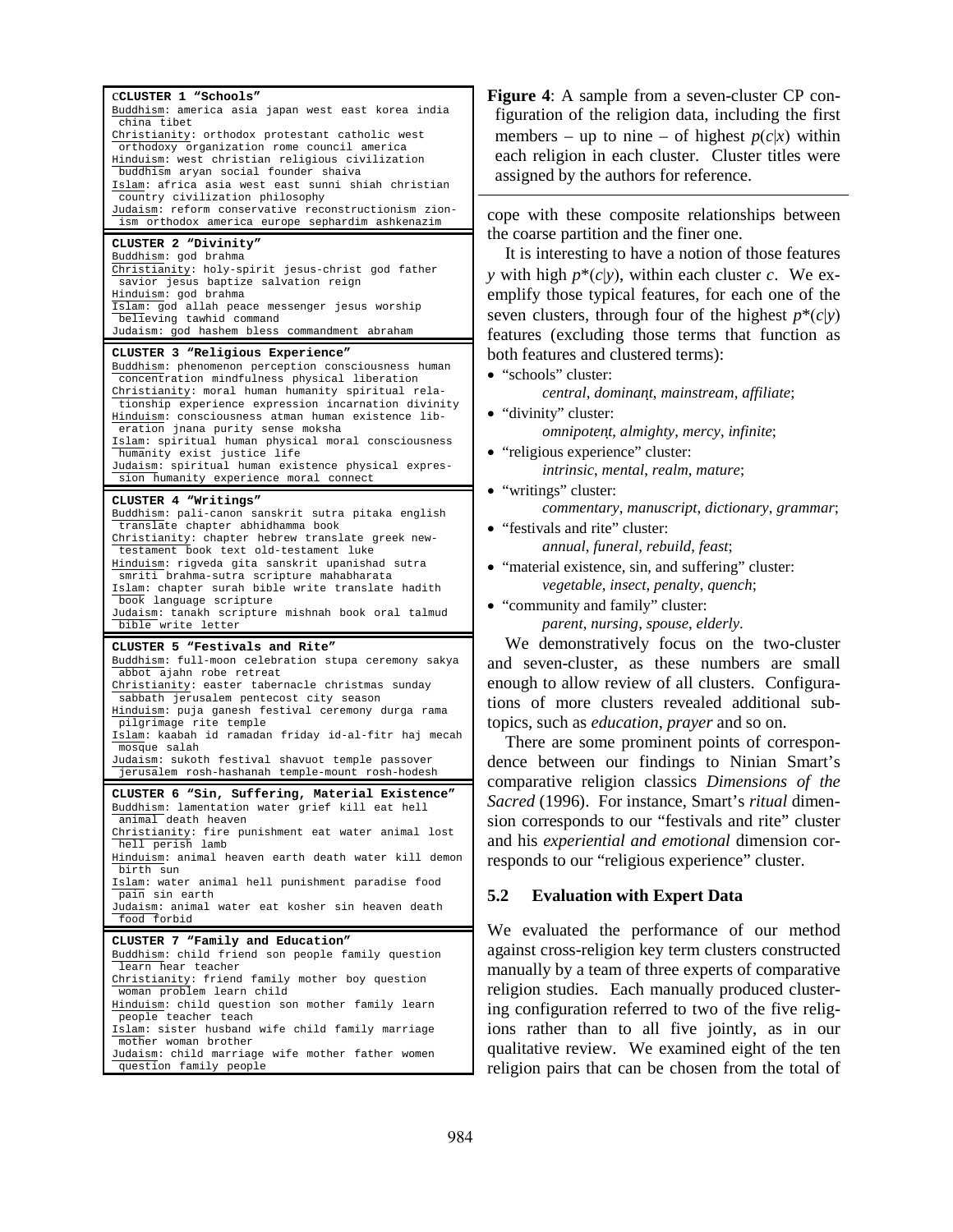five. Each religion pair was addressed independently by two different experts using the same set of key terms (so the total number of contributed configurations was 16). Thus, we could also asses the level of agreement between experts.

As an overlap measure we employed the Jaccard coefficient, which is the ratio  $n_{11}/(n_{11}+n_{10}+n_{01}),$ where:

 $n_{11}$  is the number of term pairs assigned to the same cluster by both our method and the expert;

- $n_{10}$  is the number of term pairs co-assigned by our method but not by the expert;
- $n_{01}$  is the number of term pairs co-assigned by the expert but not by our method.

As the Jaccard score relies on counts of individual term pairs, no assumption with regard to the suitable number of clusters is required. Hence, for each religion pair we produced with our method configurations of two to 16 clusters and calculated for each Jaccard scores based on the overlap with the relevant expert configurations. The scores obtained were averaged over the 15 configurations. The means, over all 16 experimental cases, of those average values are displayed in Table 1.

We tested all four CP method variants, with different fixed values of the  $\eta$  parameter. In addition, we evaluated results obtained by the priored version of distributional clustering (the IB method, Tishby et al., 1999; see Figure 1). Marx et al. (2004) mentioned Information Bottleneck with Side Information (IB-SI, Chechik & Tishby, 2003) as a method capable – unlike standard distributional clustering – of capturing information regarding pre-partition to subsets, which makes this method a seemingly sensible alternative to the CP method. Therefore, we tested the IB-SI method as well, following the adaptation scheme to the CP setting described by Marx et al, with a fixed value of its parameter,  $\gamma = 0.07$  (with higher values convergence did not take place in all experiments). As Table 1 shows, the different CP variants performed better than the alternatives. The  $\rm CP_{III}$  varinat, with both prior types, was less robust to changes in  $\eta$ value and seemed to be more sensitive to noise.

The experimental part of this work demonstrates that the task of drawing thematic correspondences is challenging. In the particular domain that we have examined the level of agreement between experts seems to make it evident that the task is inherently subjective and just partly consensual. It

**Table 1**: Mean Jaccard scores for several methods, examined over of the 16 religion-pair evaluation cases (incorporating mean Jaccard scores over 2–16 clustering configurations, see text). The differences between most CP variants and cross-expert agreement are not statistically significant. The differences between IB, IB-SI and CP $_{III}$  with  $\eta = 0.83$  and expert agreement are significant (two-tailed *t*-test,  $df = 15$ ,  $p < 0.01$ ).

|                                         | $\eta = 0.48$ | $\eta = 0.56$ | $\eta = 0.67$                    | $\eta = 0.83$ |  |
|-----------------------------------------|---------------|---------------|----------------------------------|---------------|--|
| CP                                      | 0.405         | 0.383         | 0.400                            | 0.394         |  |
| CP <sub>I</sub>                         | 0.416         | 0.400         | 0.415                            | 0.399         |  |
| CP <sub>II</sub>                        | 0.410         | 0.387         | 0.409                            | 0.417         |  |
| $CP_{III}$                              | 0.405         | 0.420         | 0.370                            | 0.293         |  |
| IB: 0.1734                              |               |               | IB-SI $(\gamma = 0.07)$ : 0.1995 |               |  |
| Agreement between the experts:<br>0.462 |               |               |                                  |               |  |

is remarkable therefore that most variations of our method approximate rather closely the upper bound of the level of agreement between the experts. Further, we have shown the merit of promoting shared cross-subset patterns and neutralizing topic-specific regularities in a newly introduced dedicated computational step. Methods that do not consider this direction (IB) or that incorporate it within a more conventional cost based search (IB-SI) yield notably poorer performance.

## **6 Disscussion**

In this paper, we studied and demonstrated the cross partition method, a computational framework that addresses the task of identifying analogies and correspondences in texts. Our approach to this problem bridges between cognitive observations regarding analogy making, which have inspired it, and unsupervised learning techniques.

While previous cognitively-motivated computational frameworks required structured input (e.g. Falkenhainer et al., 1989), the CP method adapts distributional clustering (Pereira et al., 1993), a standard approach applicable to unstructured data. Unlike standard clustering, the CP method considers an additional source of information: prepartition of the clustered data to several topical subsets (originated in different sub-corpora) between which a correspondence is drawn.

The innovative aspect of the cross-partition method lies in distinguishing feature information that cuts across the given pre-partition to subsets